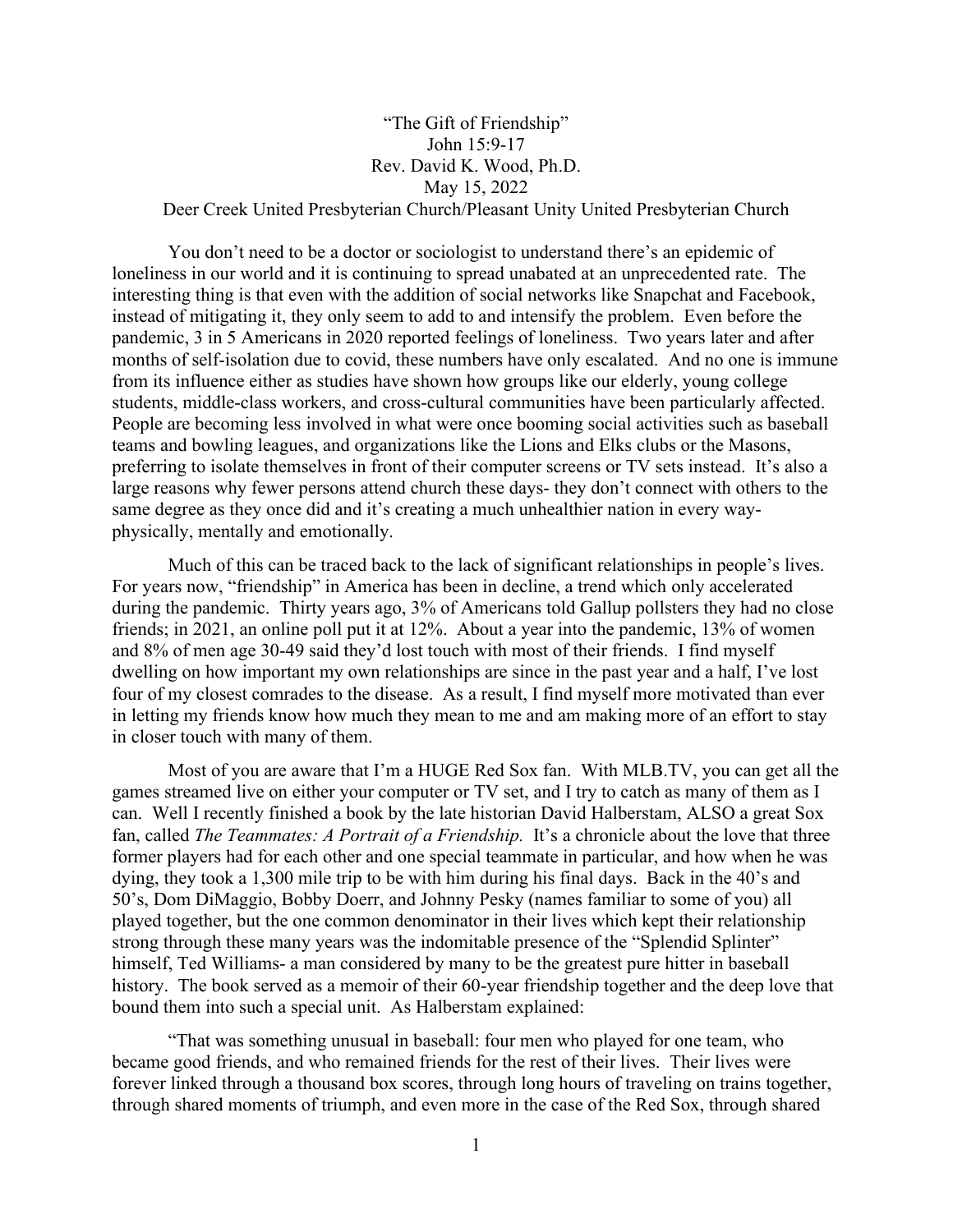moments of disappointment. They were aware that they had been usually lucky not just in the successful quality of their career, but also in the richness of the friendships they had made. And they were all too aware that it was unlikely to happen again, that the vast changes in the sport, especially free agency, made rosters more volatile while the huge salaries somehow served to lessen the connection among teammates rather than solidify it…

It was different for the four of them, coming as they did from so different an era. After they stopped playing, they kept in touch, continuing to pay close attention to each others' lives. When Dominic was diagnosed in 1962 with Paget's disease, a rare and cruel disorder that causes enlarged or deformed bones, the others were acutely aware of his ordeal…When Pesky, about 20 years ago, began to lose weight at a frightening rate, they were all very nervous. Ted was sure Pesky had cancer… 'I'm worried about our needle-nosed little shortstop,' Williams told the others…For many years, the glue that held them together as friends was Williams…He might not, the other three teammates knew, be the easiest man in the world to deal with. He always did what he wanted and never did anything he did not. But to no small degree, he was the one who had kept them friends; they stayed close because he willed them to stay close. In a way they had become his family—his real family, the one from his childhood had been difficult, always causing him more pain than pleasure—and there was an awareness that Ted was always there for them."

I've been fortunate enough to be a part of a SIMILAR coterie in my own life. There is a group of guys who I attended college and seminary with and who for the past forty years have all remained active as Presbyterian ministers. Some of us have known each other for almost half a century and I probably feel closer to them than I do to many members of my immediate family. It's implicitly understood that if a problem or emergency arises, we wouldn't hesitate to drop whatever we're doing to be there for that person regardless of the great distance between some of us. Around twenty years ago, we agreed that since we weren't getting any younger and one of us in particular was facing a life-challenging illness, we needed to be MORE INTENTIONAL about getting together. Therefore, we made a pact that every year we would hold a week-long reunion somewhere in the country- not just to have fun but to also extend encouragement and support to one another. Thus, for the past two decades, we have remained faithful to that commitment and it has become one of the highlights of each year for us. When I tell other pastors about our annual gatherings and the closeness we share, I am surprised to often hear them say how much they wish they had such a group to meet with, that they find themselves so alone in their pastorates. And this is not uncommon as ministry in the church continues to be one of the loneliest professions there is. According to a recent survey by the pollster Barna, 41% of Protestant pastors said they had seriously considered quitting full-time ministry just within the past year, a number that was up 13 points since the beginning of last year.

Regardless, I think we all know from experience that when we discover a "true" friend, it is indeed a very special thing. Such a friend is someone we can trust, someone always there to offer support and encouragement, especially when faced with the worst and most difficult of life's circumstances. Robin Dunbar, in his recent book "Friends," says that studies seem to indicate that humans are only able to maintain about 150 connections at once- people you feel comfortably altruistic toward. Within that group, there is a circle of roughly fifteen CLOSER friends who are your everyday social companions, such as people you go to dinner or the movies with. And then within THAT group, there are about five persons who make up your MOST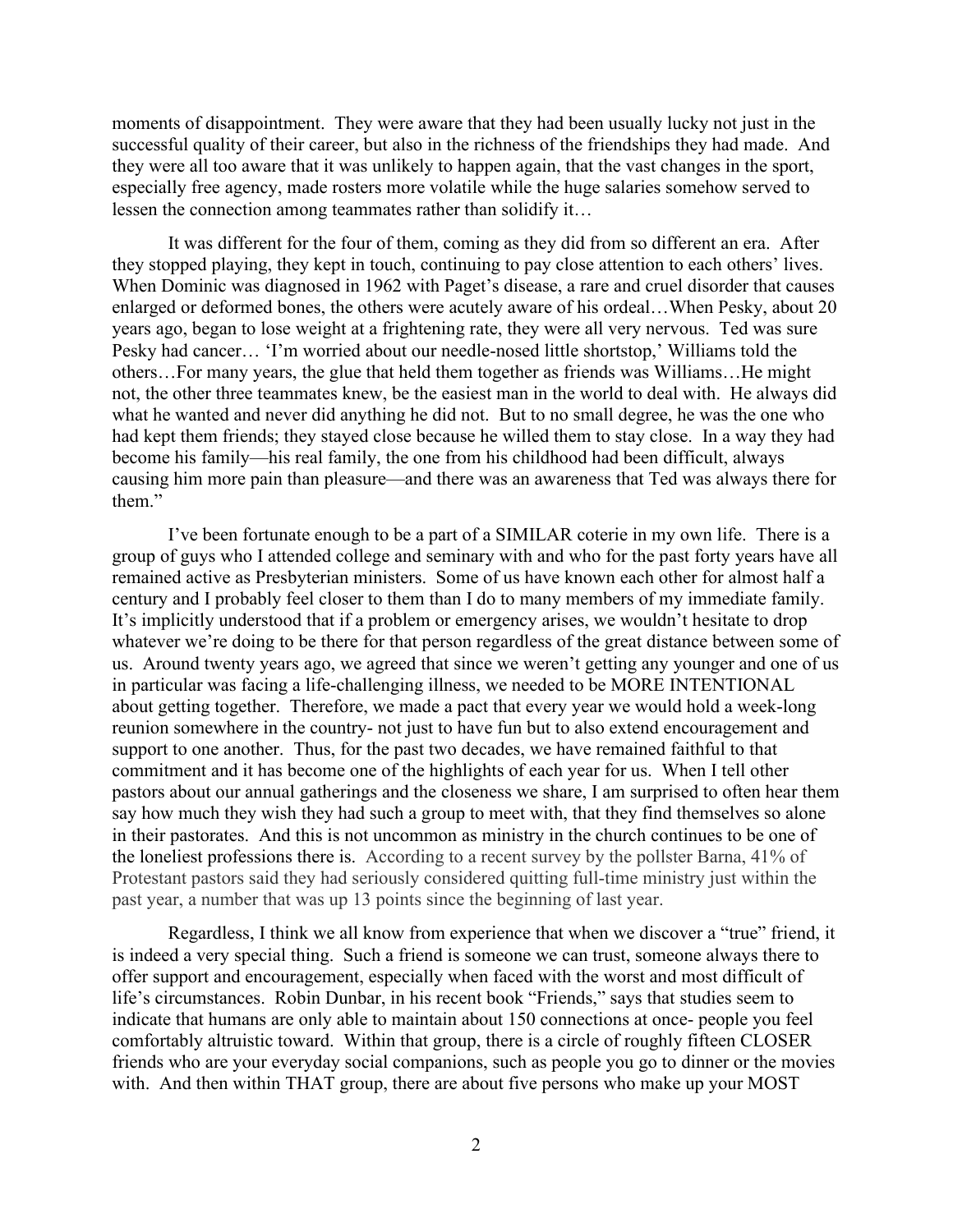INTIMATE circle- those who are willing to give you unstinting emotional, physical and financial help in your time of need.

Jesus utilized a similar model within his OWN ministry where he had a large group of followers and supporters which were then narrowed down to twelve individuals whom he considered his personal disciples, and of which three--Peter, James, and John--were members of his INNERMOST circle- his closest and most trusted allies. In Matthew, he was constantly being criticized by his opponents for having no boundaries in his friendships, that he went so far as to become a friend of tax collectors and sinners. However, it is in John's gospel where we find the greatest elaboration on the theme of "friendship." He uses the word "friend" (from the Greek *phileo*), six times. For instance, in chapter 10, Jesus tells his followers that the Good Shepherd "lays down his life for his friends"; in chapter 11, he refers to Lazarus as "our friend"; and it is here in vv. 13-15 of chapter 15 that Jesus elevates his disciples from mere servants to now his "friends," his CLOSEST of intimates, persons bound by mutual respect and devotion to one another.

This is a radical change of relationship that takes place between them. A servant (or slave) may well be liked by his master and well treated, but in the end, he (or she) is STILL owned and used by the master for whatever purpose he might have for him. But Jesus is announcing that their previous arrangement has now changed completely. He has elevated their relationship to the level of FRIENDSHIP and it is no longer one of slavish obedience but of equal respect and mutual co-operation. No longer is it a relationship defined by an unequal distribution of power but a bond constituted solely on the basis of love. And what is that love? It is such that one is willing to sacrifice EVEN HIS OWN LIFE on behalf of another- that is the ONLY kind of love Jesus ever expects from his friends, the same love that led him to lay down his OWN life on behalf of them and the REST of humankind!

What Jesus is doing is instructing them that when the Holy Spirit comes, there will be ONE authority governing their lives and it will no longer be a PERSON such as a master might have over a servant, but rather a new SPIRITUAL PRINCIPLE. Two chapters earlier, in John 13, he had given his followers a NEW commandment. No longer were they under the supreme obligation of the Mosaic Law, that is, the Ten Commandments, for he has now given them a NEW law to obey. He tells them, "A NEW command I give you: Love one another. As I have loved YOU, so you must love one another. By this all will know that you are my disciples, if you love one another."(13:34-35) And this NEW law places upon them an obligation that is FAR MORE comprehensive and MORE demanding than any law received by Moses at Mt. Sinai. Jesus summed it up for them in as clear and concise a statement possible when he told them, "No one has greater love than this, to lay down one's life for one's friends (15:13)." If they are TRULY his disciples, then their OWN lives must be characterized by the same KIND and same DEGREE of selflessness that he has consistently shown to THEM- a love that is UNCONDITIONAL, that refuses to discriminate as to who is deserving of it or not; and a love that is SACRIFICIAL, a love that enables one to lay down his or her OWN life even as HE is about to do for THEIR sake.

Jesus tells them that if they take his commandment seriously, that they are to love one another in the same manner and to the same degree that he himself loves them, then by doing so, they reveal to the world that they truly ARE his friends. He asks them to love freely and generously, without wondering and worrying about who is on the receiving end of that love for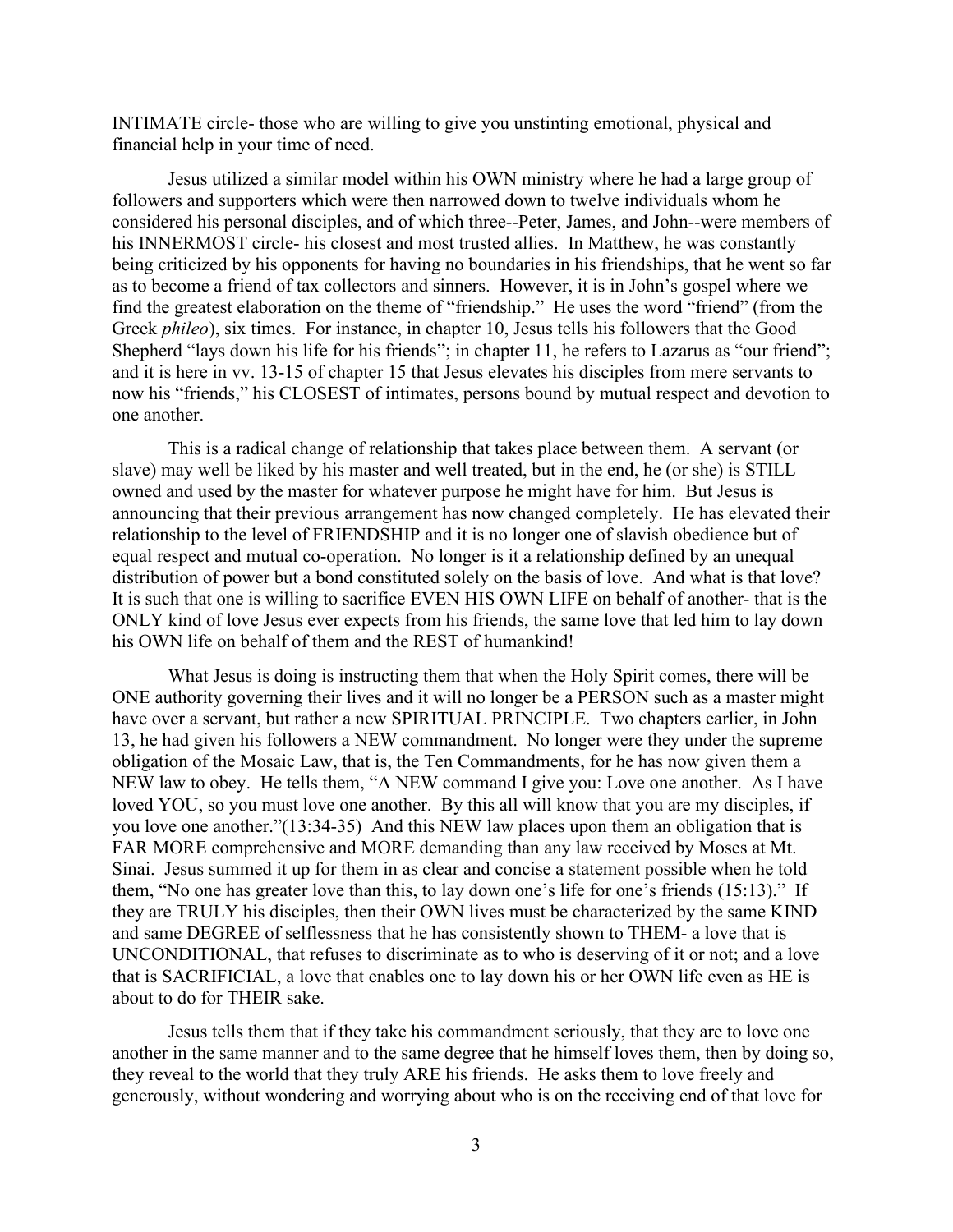such was the love Jesus had towards Judas even though he was all-too aware of how he was about to be betrayed by him! He did not exclude Judas from the circle of his love but loved him in the same way and to the same depth he loved all the others. What counts MOST is NOT the character of those who receive this love for if we only love those who we think are deserving of our love such as those we know will love us in return, then that's not love AT ALL, at least not love on the level that God loves US with. Jesus says what is MOST important is that we love others INDISCRIMINATELY, that is, with a love that is both SELFLESS and SACRIFICIAL for by so doing, it proves to the rest of the world that God is real, that the nature of this God is love, and that this same God of love now resides deep within oneself.

 By treating his followers as full partners in his relationship with God, Jesus is not just the MODEL of what true friendship looks like, he is no less the SOURCE by which his disciples are able to demonstrate such love and friendship. Having known and experienced his love and forgiveness in their OWN lives, and having gone from being mere followers or students of his to the more INTIMATE status of PERSONAL FRIENDS, they now possess the capacity to love others as Jesus HIMSELF did, to love those who may be different or foreigners or possibly even their enemies. Furthermore, having now become his friends, Jesus can speak openly with them and make known to them everything he has heard from the Father.

However, WITHOUT such love being modeled in their OWN lives, they can hardly be called a TRUE follower or disciple of his! You see, Jesus didn't just TALK the language of friendship, he DEMONSTRATED it through his life and death and now he commands that his disciples--and by extension WE OURSELVES--must DO THE SAME. There is nothing ambiguous here when he says, "No one has greater love than this, to lay down one's life for one's friends." It is among the most radical statements Jesus ever makes because he's declaring that such love is not unique or particular just to himself- it must now become the standard way of life to ANY AND ALL who would claim to be his follower, an action replicated over and over again without limit.

Jesus' whole life incarnated the ideal of friendship. He sought out and made friends with persons of every stripe and that included the blind, the lame, and the leprous; thieves and prostitutes and even tax-collectors- like Matthew who eventually became one of his disciples. He was never interested in who people WERE—whether they were Jews or Gentiles, male or female, young or old--because he would confer upon them a WHOLE NEW IDENTITY. Through him, they would become sons and daughters of God and his own brothers and sisters. He was never concerned about what it was that people had DONE IN THEIR PAST regardless how vile their lives had been because through the gift of God's grace and forgiveness, he knew WHAT they could BECOME once they were FREED from their past with all its guilt and failures and transgressions!

A while back, I saw Ringo Starr--the former drummer for the Beatles--being interviewed for some television program and he was asked about his relationship to George Harrison, the lead guitarist of the group. The interviewer wondered if he remembered his last conversation with George before he died of lung cancer in 2001 at the age of 58. Ringo said he never forgot it. George was in Switzerland. He was very sick from the cancer and could only lay down. Ringo had traveled all the way to see him and then was flying on to Boston because his daughter was seriously ill with a brain tumor. Finally Ringo said, "Well I gotta go, I gotta go to Boston." At that point in the story, he stammered for a brief second in order to clear his throat and take a deep